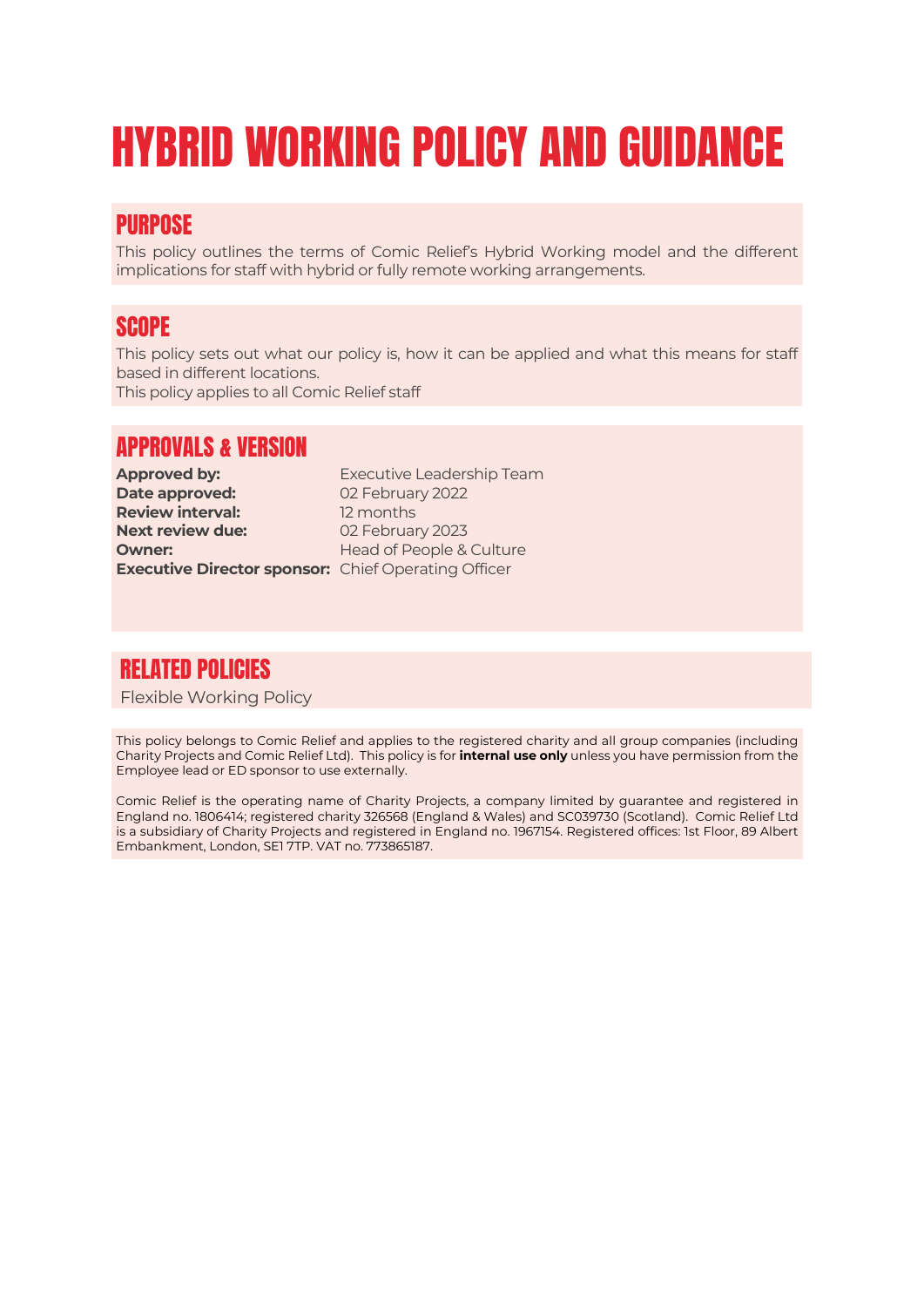

# **CONTENTS**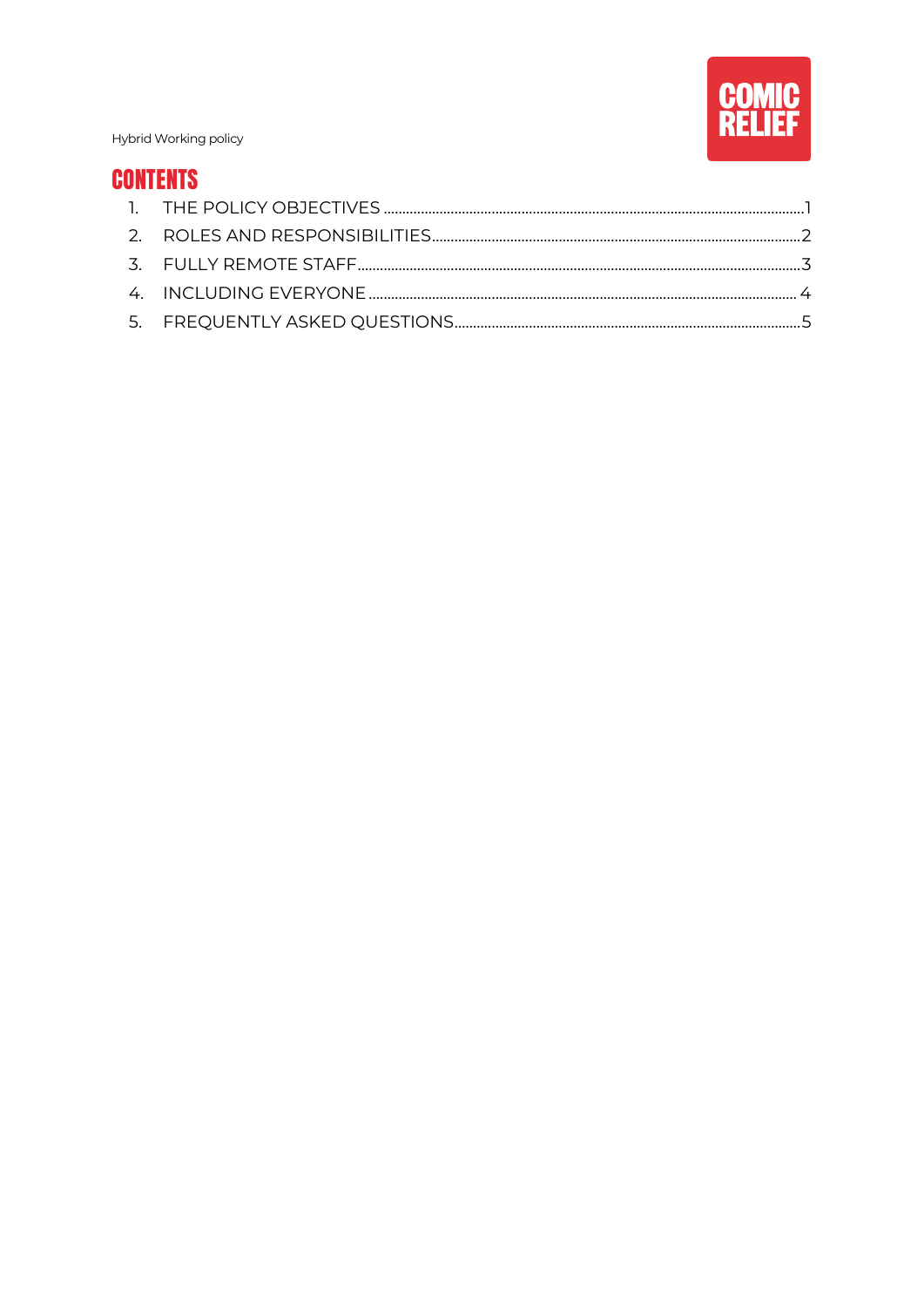

# HYBRID WORKING POLICY AND GUIDANCE

# <span id="page-2-0"></span>1. THE POLICY OBJECTIVES

- 1.1. In developing this policy, we have worked hard to gather views from as many people as possible, to deliver something that retains the things we all value the most about working from home, gives us more of the things we miss and balances the flexibility of personal choice with operational imperatives.
- 1.2. We believe the proposed hybrid arrangement outlined in this policy gives staff flexibility. We can split and organise our time so we can continue to benefit from the things we love, while getting more of the things we miss. Also, the things we miss about being in the office are not going to be realised just by being in the office. They are about being in the office TOGETHER and we believe our proposed approach will enable this.
	- 1.2.a. We love that not having a daily commute gives us time for family, pets and cooking healthy lunches, gym classes, lunchtime walks with friends and partners, volunteer work etc. We love that we can concentrate without distractions at home and that for many of us, productivity has rocketed. We love being able to optimise our environment when working from home such as noise or temperature - to maximise efficiency and performance.
	- 1.2.b. We miss the human interactions, superficial chats and banter, and the ability to feed off the energy of our colleagues. The impromptu conversations, fresh perspectives and the unexpected 'idea showers', and rapid decision making. The ability to learn from each other by osmosis, especially for newer or more junior staff, and how we could support each other when things were rough. The richness, spontaneity, energy, and creativity of in-person meetings. Collaboration, particularly cross-team collaboration as well as the connection and unity that characterises our culture. The socialising, laughter, the silliness, and the snacks!
- 1.3. This arrangement retains the flexibility that allows staff to control how we work, when we work and arrange our working days in a way that suits us. It means we all still operate in a high trust environment and keep the flexibility that accommodates diverse staff needs in an inclusive way.
	- 1.3.a. We love the flexibility to arrange the working day in a way that suits us. Whether an early bird, or someone who does their best thinking after a leisurely lunchtime walk, we can set our hours to reflect when we are most productive. We also love that the switch to remote working has led to higher levels of trust within our teams and from our managers. The flexibility also opens us up to other demographics who may have struggled with the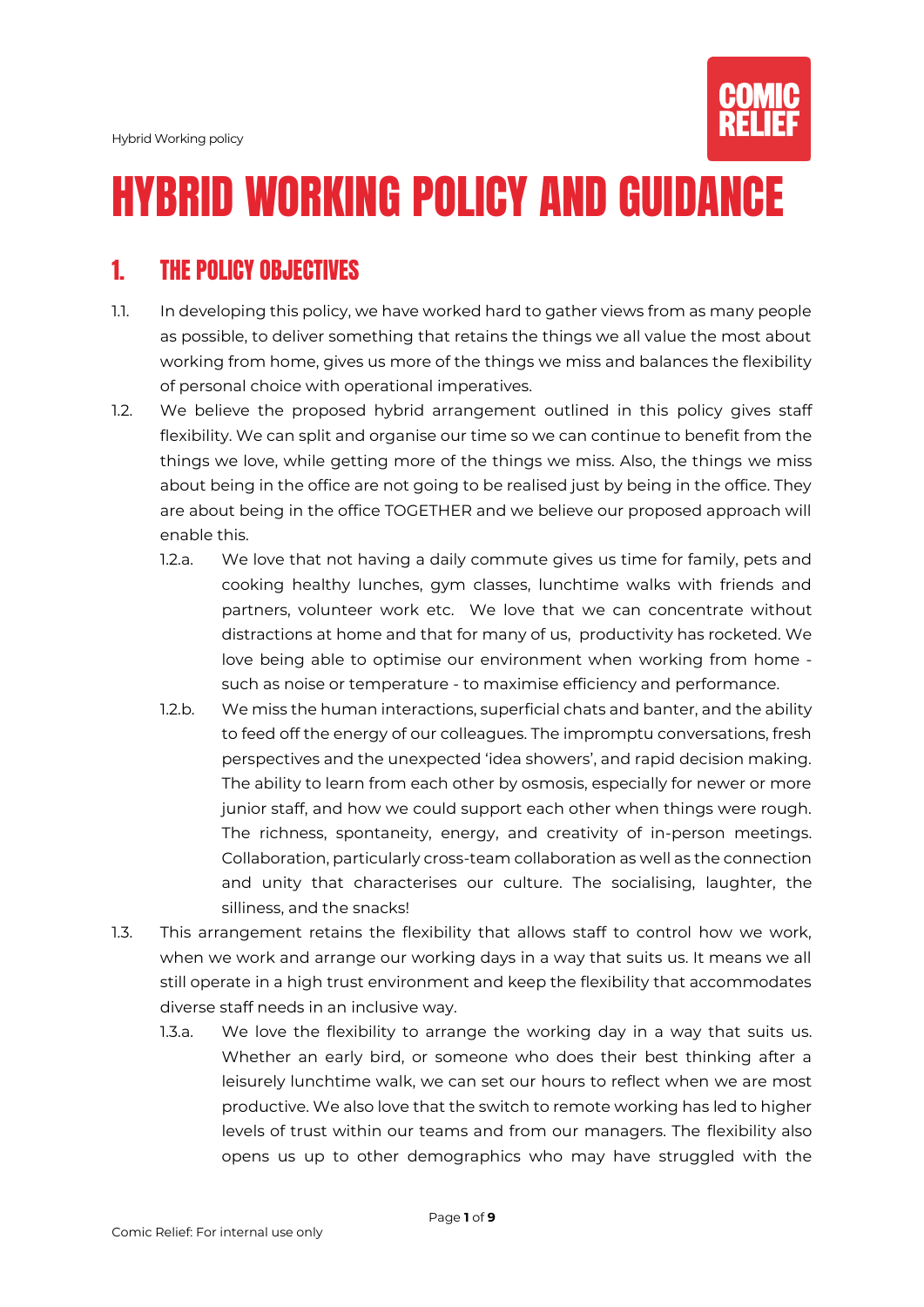

traditional work pattern, such as parents of young families or those with caring responsibilities.

- 1.4. The approach also empowers managers and the SMT to manage their teams in a way that is in the best interests of the team, while still having discretion to respond to individual needs.
	- 1.4.a. Some managers miss **being empowered to manage their teams in a way that is in the best interests of the collective** rather than the individual. These managers feel disempowered by the trial period of complete flexibility. Some of the benefits of asking staff to be in the office cannot be easily expressed as an 'operational reason'. Having clarity on expectations will enable managers to manage their teams in the most effective way for the whole team.
- 1.5. We can continue to benefit from the national talent pool and recruit staff from all over the country
	- 1.5.a. We love that we have been able to **recruit the best talent from all over the UK** - not just within the M25. It feels healthier to have a less London-centric workforce, with a greater diversity of voices, thought and experience.

# <span id="page-3-0"></span>2. ROLES AND RESPONSIBILITIES

- 2.1. Effective **4 April 2022**, we will implement a hybrid working model in which staff are typically in the office for a **minimum of 2 days per week**. As detailed above, we believe that this arrangement will allow staff to retain the high levels of flexibility they value, while ensuring that we can maximise the benefits of being in the office, rise to our culture challenges and come together around a new strategy with new ways of working.
- 2.2. This arrangement is built on trust and regular communication with managers. We completely appreciate that some weeks you might be in less because of circumstances, and managers can exercise some discretion and flexibility to accommodate your needs. But we expect most staff to roughly average 2 days per week, and to work with your manager around exceptions. The 2 days are a minimum and staff are free to come into the office more than this.
- 2.3. Managers are expected to be sensitive to individual needs and be inclusive, but they are authorised and empowered to fix at least one day per week as a team day. As so many of you fed back, the true value of being in the office materialises when we are there together, so we maximise the networking, learning and collaborative benefits of being in the office.
- 2.4. We won't be prescriptive about your exact hours, and you can break your 2 days across multiple half days, etc. You can fix your days for stability or flex some of your days as needed, or agree shorter office days offset by longer off-site days with your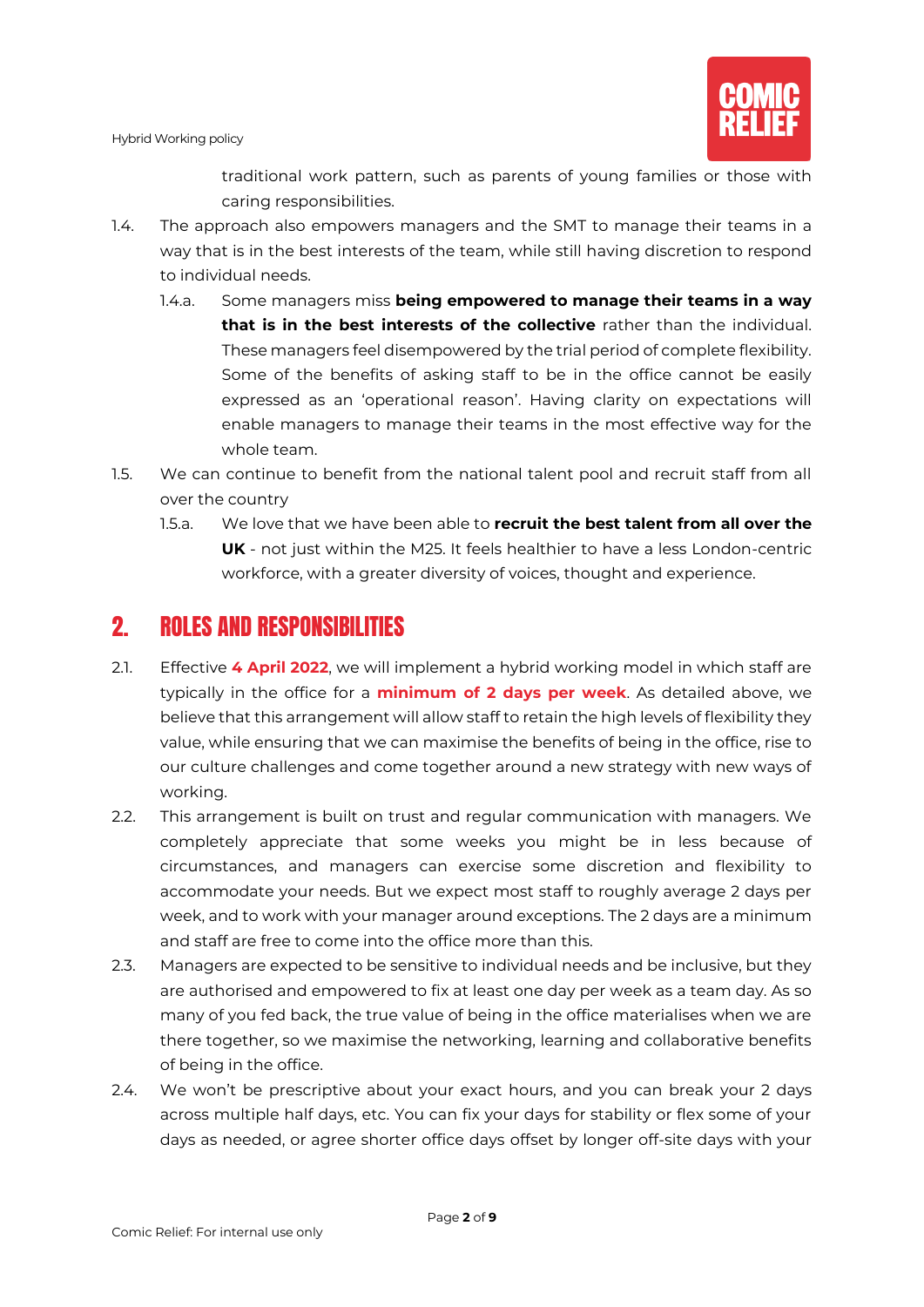manager. There also remains a myriad of other flexible working options that are available to you, such as compressed hours that you can consider.

2.5. There are some roles in the organisation that will require the postholder to be in the office more frequently, and these exceptions will be communicated directly to current staff affected and will be clear on the adverts for all applicable roles in the future.

# <span id="page-4-0"></span>3. FULLY REMOTE STAFF

3.1. We are keen to continue to benefit from talent across the UK and therefore will continue to recruit staff from around the country on fully remote arrangements. Not all roles are suitable for fully remote working, and this will be made clear at the point of advertising. Most roles will be advertised as being suitable for fully remote or hybrid working.

#### 3.2. **Current staff**

- 3.2.a. All current staff will be subject to the hybrid working rules outlined above UNLESS they have signed a **Remote Working Agreement**. The Remote Working Agreement limits the need to come into the office at a staff member's own cost to 12 days per year. These days must be agreed in advance with the manager. If we require you to come in more than this, we will cover the cost. Where appropriate, accommodation will also be covered. Salaries of existing staff will be unaffected.
- 3.2.b. Staff that were based a significant distance outside of London at point of hire are automatically eligible for a **Remote Working Agreement**. Eligible staff that do not have this agreement already must contact their HR Business Partner (HRBP) who will issue this agreement.
- 3.2.c. Staff that moved away during the pandemic, and no longer live within a reasonable commuting distance of London, will need to submit a Flexible [Working Request](https://comicrelief.box.com/s/93nmhnk6s7fekehgmcgf3l0x9xwdsg1t) to their manager. Approval is not guaranteed, and the operational imperative comes first, but we are committed to flexibility and will endeavor to accommodate our existing staff who have or are considering relocation out of London wherever possible.
- 3.2.d. There is no fixed threshold by which we can define what a 'reasonable commuting distance' or 'significant distance' means in practice. When making the decision the manager, the HRBP and the staff member will have a discussion about the following:
	- The nature of the role
	- The length and cost of the commute
	- The personal circumstances of the individual
	- Previous performance (if applicable).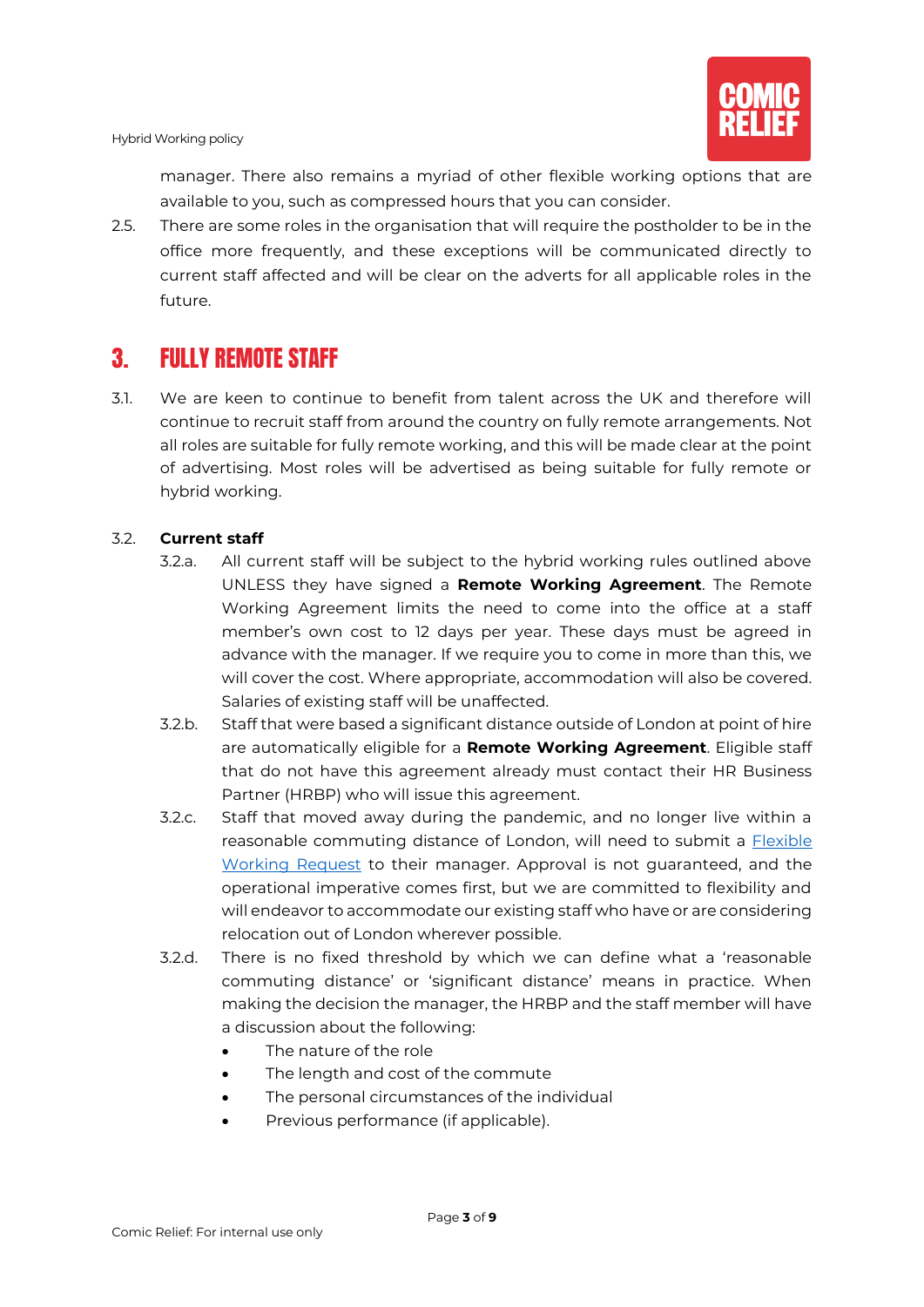

#### 3.3. **New staff**

- 3.3.a. From 4 April onwards, newly appointed staff will either be issued a standard contract or offered a **Remote Working Contract**. Some may be offered a choice but whether this is the case will be determined by location at the point of hire - we anticipate that most will naturally fall into one group or the other.
- 3.3.b. If you are contracted under a **Remote Working Contract** you will be exempt for the need to come into the office and your contractual work location will be 'home-based'. We will cover any travel (and hotels if required) if we require you to attend the office at all. Your salary will be benchmarked to your locations (not London).
- 3.3.c. All staff retain the right to submit Flexible Working Requests.

# <span id="page-5-0"></span>4. INCLUDING EVERYONE

- 4.1. A key area of concern was that much of the infrastructure and knowledge needed to be truly inclusive to a hybrid work force is not yet in place. We are committed to rolling out the right technology designed for hybrid working and all staff will be trained on how to use this, to ensure staff can contribute and engage wherever they are based or working from on any given day. Wherever possible, a member of the Internal Systems Team will be onsite every day to ensure assistance is on hand if urgently needed.
- 4.2. All meeting rooms that accommodate more than 4 people will be set up with the full audio-visual set up required for Zoom meetings by 4 April 2022, and we will have purchased an online whiteboard to enable easier virtual collaboration in a consistent way across the organisation.

|                   | <b>TIMELINE</b> | <b>DESCRIPTION</b>                                        |
|-------------------|-----------------|-----------------------------------------------------------|
| Zoom 101          | April           | Mandatory 20-minute training for all staff, to understand |
|                   |                 | the basics of running or attending a Zoom meeting. This   |
|                   |                 | will include things like managing your backdrop, playing  |
|                   |                 | music, recording video and transcripts, using breakout    |
|                   |                 | rooms and running polls. Developed and delivered by       |
|                   |                 | Zoom.                                                     |
| Virtual Tools     | May             | Mandatory 20-minute training for all staff on how to      |
|                   |                 | collaborate using virtual tools. This will include the    |
|                   |                 | online whiteboard using Microsoft office online.          |
| <b>Office Kit</b> | April           | Two 10-minute briefings on how to use the audio visual    |
|                   |                 | equipment in the meeting rooms - using them for           |
|                   |                 | hybrid meetings, plugging in kit, delivering              |

4.3. The tentative training timeline is below - much of this will be incorporated in the induction for new joiners.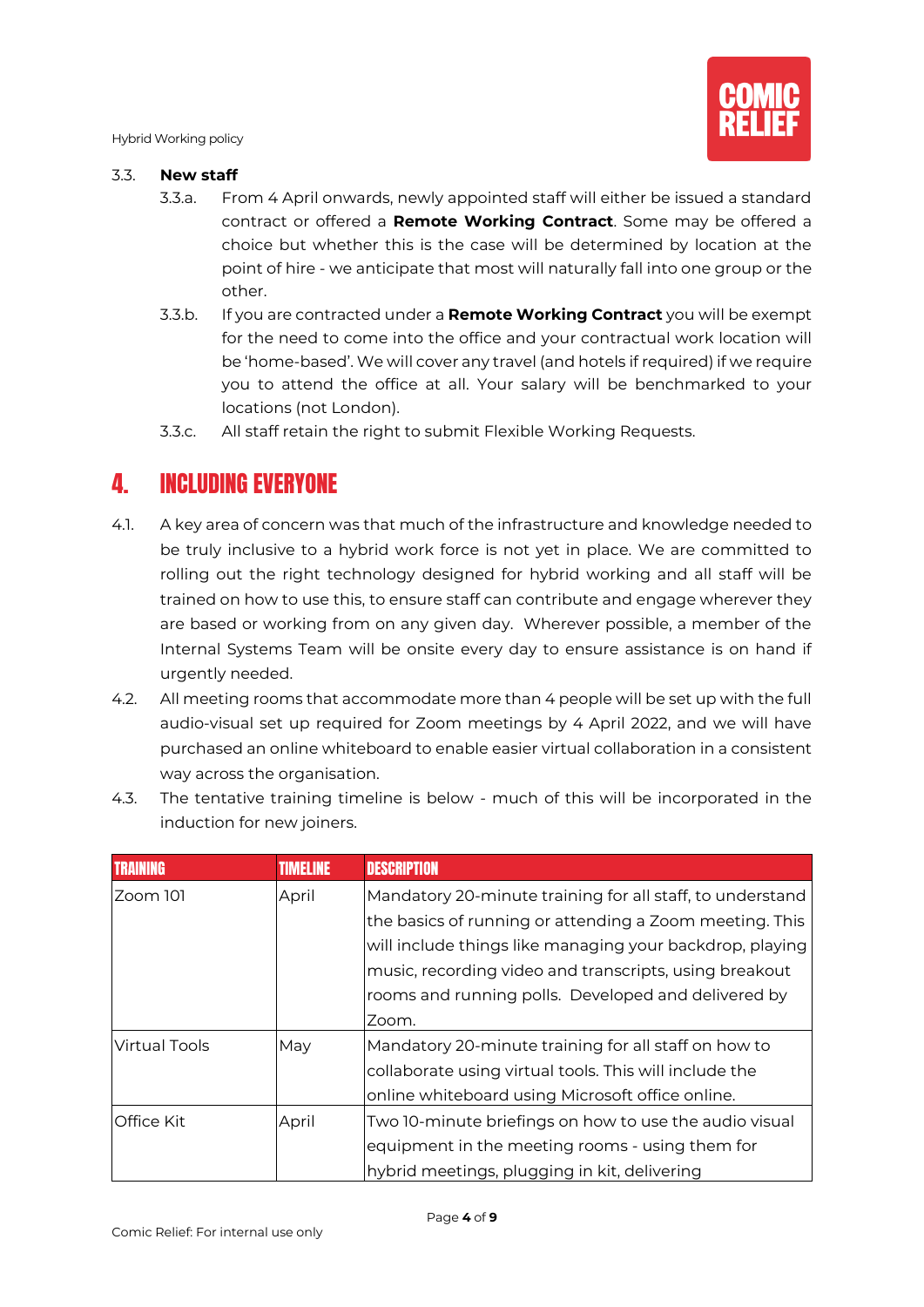

| <b>TRAINING</b>            | <b>TIMELINE</b> | <b>DESCRIPTION</b>                                        |
|----------------------------|-----------------|-----------------------------------------------------------|
|                            |                 | presentations - will take place each week throughout      |
|                            |                 | April and all staff must attend at least one session.     |
| Webinar Training -         | April -         | This optional training is delivered by Zoom and one       |
| How to deliver an          | August          | session a month will be scheduled until August. It is     |
| online presentation        |                 | highly recommended for any staff member whose role        |
| or training                |                 | requires them to deliver presentations and will be a      |
|                            |                 | great learning opportunity for staff who feel less        |
|                            |                 | confident in this area.                                   |
| How to run an              | May -           | Mandatory E-learning, to be hosted on our learning        |
| effective Zoom             | June            | management system (Skillcast)                             |
| Meeting                    |                 |                                                           |
| <b>Box 101</b>             | July -          | Mandatory 20-minute training for all staff on how to get  |
|                            | August          | the most out of Box - naming and filing protocols, where  |
|                            |                 | to find info on Staff Room, online collaboration,         |
|                            |                 | changing permissions.                                     |
| <b>Expert Facilitation</b> |                 | External training -to be sourced in due course            |
|                            |                 | An in-depth training for a group of individuals who will  |
|                            |                 | be the organisations' expert facilitators, that others in |
|                            |                 | the organisation can call upon for complex, sensitive, or |
|                            |                 | large meetings.                                           |

4.4. In addition, there is a [Hybrid toolkit](https://comicrelief.box.com/s/hpse7xledie3lopqhrm09521wthmc3ny) in Box filled with useful resources on how to run an effective hybrid meeting, managing hybrid teams and more. There are also many [helpful websites](https://www.hyperisland.com/business-solutions/remote-working-toolbox) and open resources available on this subject. All staff and managers are expected to take responsibility for making hybrid working successful, and equip themselves with the skills and knowledge to do so.

# <span id="page-6-0"></span>5. FREQUENTLY ASKED QUESTIONS

### 5.1. **Will there be fixed team days or days where all staff are expected to be in the office?**

Managers, in discussion with the Heads of Department where appropriate, have the discretion to set weekly or monthly Team Days when the entire team will be expected to be in the office.

Executive Directors will also have regular (monthly/every 6 weeks) Directorate Days - we will endeavour to set the dates for these at least 3 months in advance so staff can plan. These will not necessarily relate to a collaborative project or activity but are aimed at team building and being in the office together.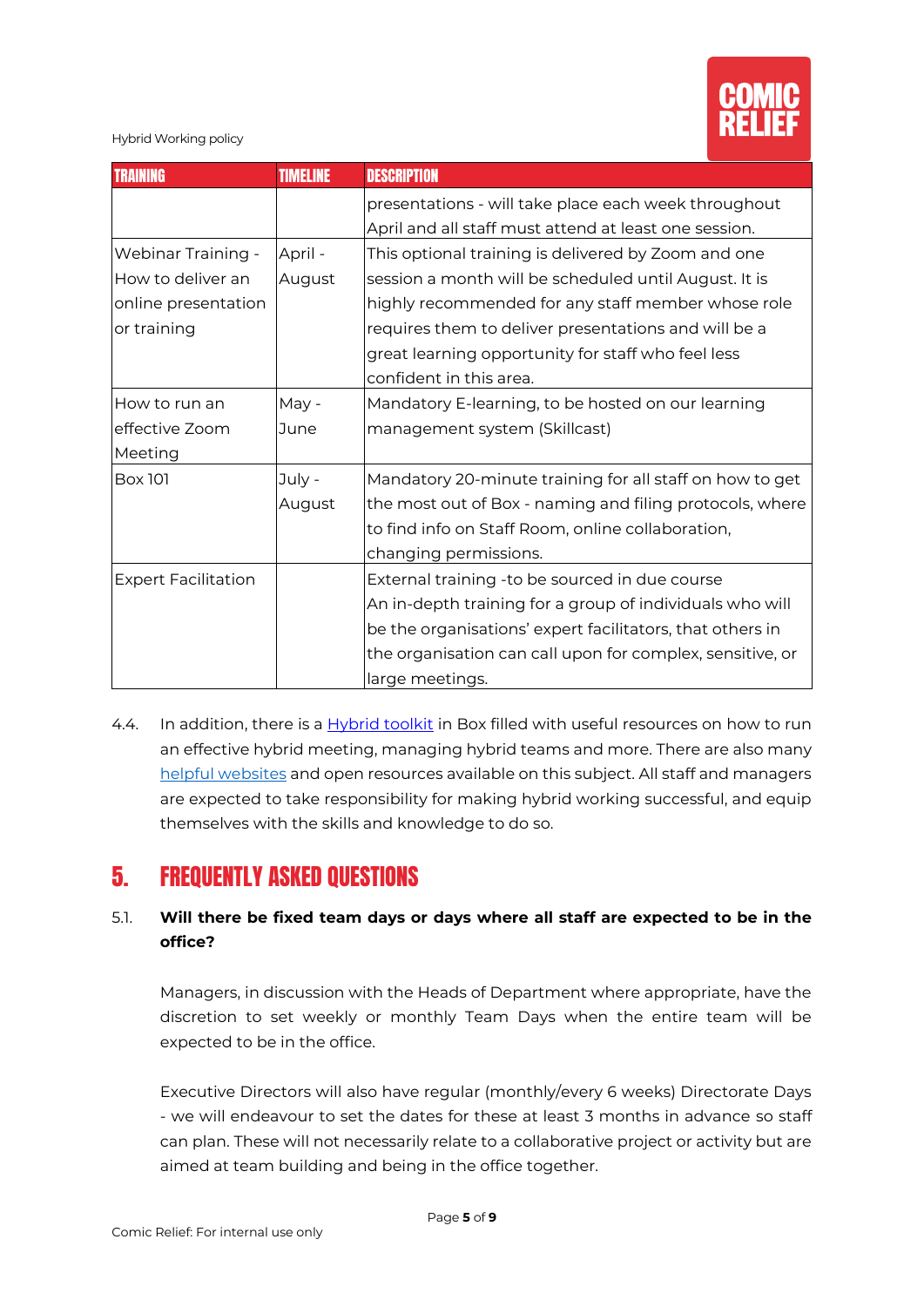

We will also have quarterly 'All-staff Days' when all staff will be in the office. The dates for these will normally be shared at the start of the financial year, and the cost for those staff on **Remote Working Contracts** will be compensated for travel costs. Staff on **standard contracts with a Remote Working Agreement** can use some of their 12 days for this.

### 5.2. **What are the different pay arrangements for staff on different contracts**?

All staff (current and new) who are based within a commutable distance of London are paid a salary benchmarked to London, and expected to come in twice a week on average.

Current staff (hired before 4 April 2022) and who are located outside of a commutable distance from London (either at point of hire or as a result of moving away) require a **Remote Working Agreement**. They will continue to receive the Londonbenchmarked salary and will be expected to come into the office at least 12 times per year at their own cost, on dates agreed in advance with their manager.

New staff (hired after 4 April 2022) who are located outside of a commutable distance from London at the point of hire will receive a **Remote Working Contract** and any travel into the office will be paid for by us. They will receive a salary benchmarked to their local area.

#### 5.3. **How can we ensure we make the most of time together in the office?**

No one wants to come into the office to sit on Zoom calls all day - how we use the office matters and we must optimise our in person working hours by thinking hard about how we want to use our time when we are there. There are no hard and fast rules, and we will all learn together what works best and develop best practice off the back of our growing experience.

There will inevitably be times when you are required to spend more time than you like on Zoom calls, but staff and managers should think strategically about team and/or cross-team innovation, strategy or other activities that work better in person, and schedule these to coincide with days in the office. Some things we have already learned include:

- Team Days are naturally the time for team meetings, and it may be worth coinciding your team's day with that of a team you work closely with.
- Activities which require creative thinking, and idea showers, are better in person, whereas information sharing can be done just as effectively on Zoom.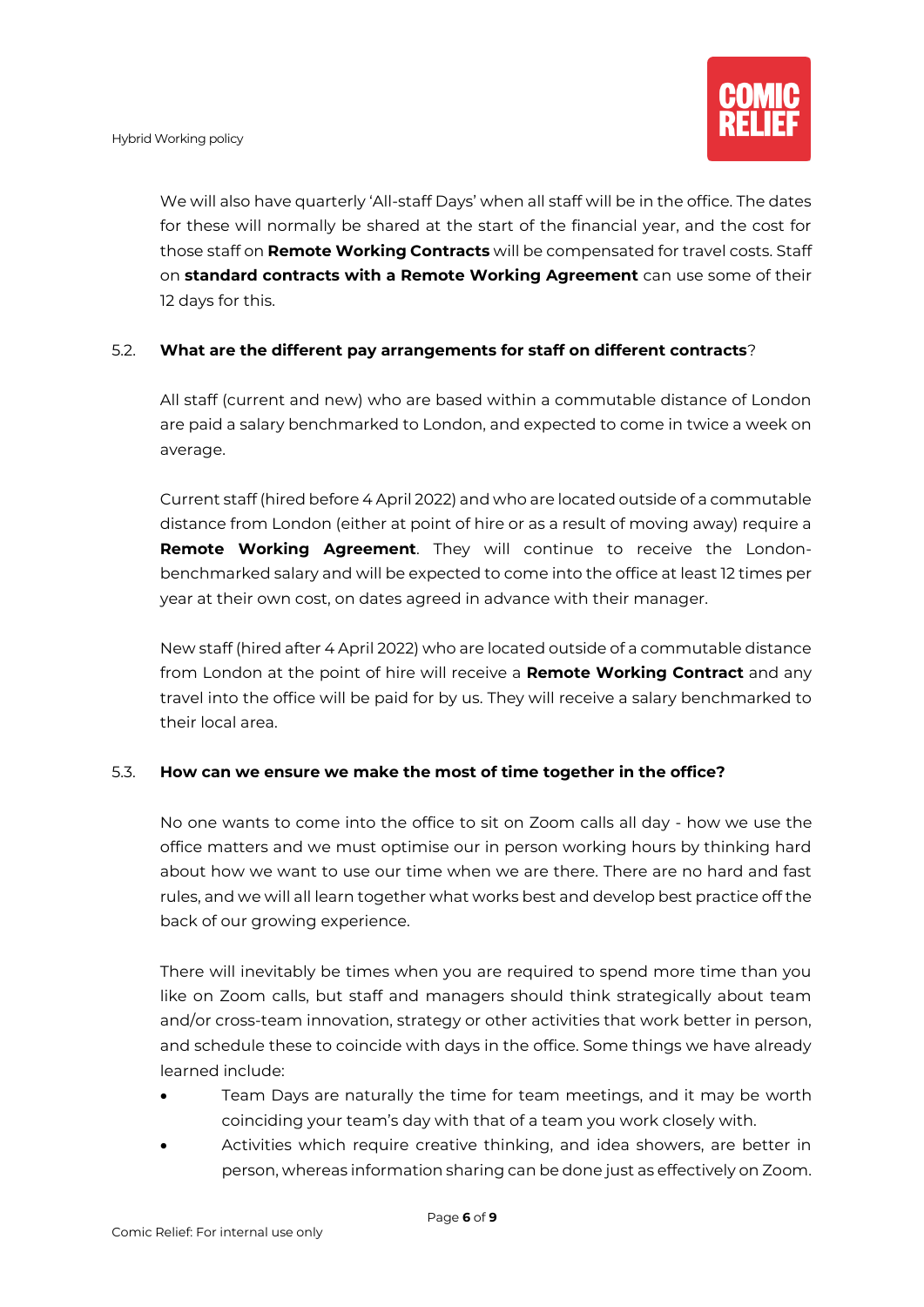

• Larger non-routine meetings often work better in person, and new joiners benefit from face-to-face time in their early weeks, and the office provides opportunities to support and mentor newer members of staff. On the job learning happens more effectively in person.

However, it is also worth remembering that much of the value of being in the office is the joy of unplanned interactions, the impromptu conversations, the unexpected idea showers, and rapid decision making. There is value in just being with colleagues, building relationships and trust, having fun and feeding off each other's energy - a day in the office without any specific activity planned is not necessarily a day wasted!

#### 5.4. **Hybrid Etiquette**

All staff must ensure there is a photograph on their Workplace profile, Slack profile and Zoom profile so that everyone, remote or in the office, can put a face to a name. There is an expectation that cameras will be on for Zoom calls. If your Wi-Fi is not up to it, you are expected to upgrade it or come into the office. The exceptions to this are large meetings where the majority of staff are passive recipients of information (such as the All Staff). Meeting organisers will be able to able to specify if a meeting can be without cameras, but the default expectation is cameras on.

All staff must state on their Outlook calendar which days they will be in the office so colleagues know. This can be done easily though an all-day appointment, marked as '[Name] - Office', but please ensure you book this as "free" in outlook so that it doesn't block out your diary and prevent anyone from scheduling meetings.

All meeting invitations - in person, hybrid or virtual - must include a description of the meeting and an agenda. Ideally, notes and action points following the meeting should be shared with everyone, but at the very least with those unable to attend. Guides and templates are being developed and will be rolled out prior to 4 April 2022. As more staff work flexibly, we all need to be able to make informed decisions about which meetings we attend and be able to receive the relevant information from the ones we do not.

While we hope to prioritise time on the office, it is inevitable that we will have to attend some Zoom meetings while in the office. In order to minimise the disturbance to our colleagues:

- If other meeting attendees are in the office on the same day, the expectation is that a meeting room will be booked.
- If possible, find a table in the social space or one of the collaboration spaces to avoid disturbing your colleagues.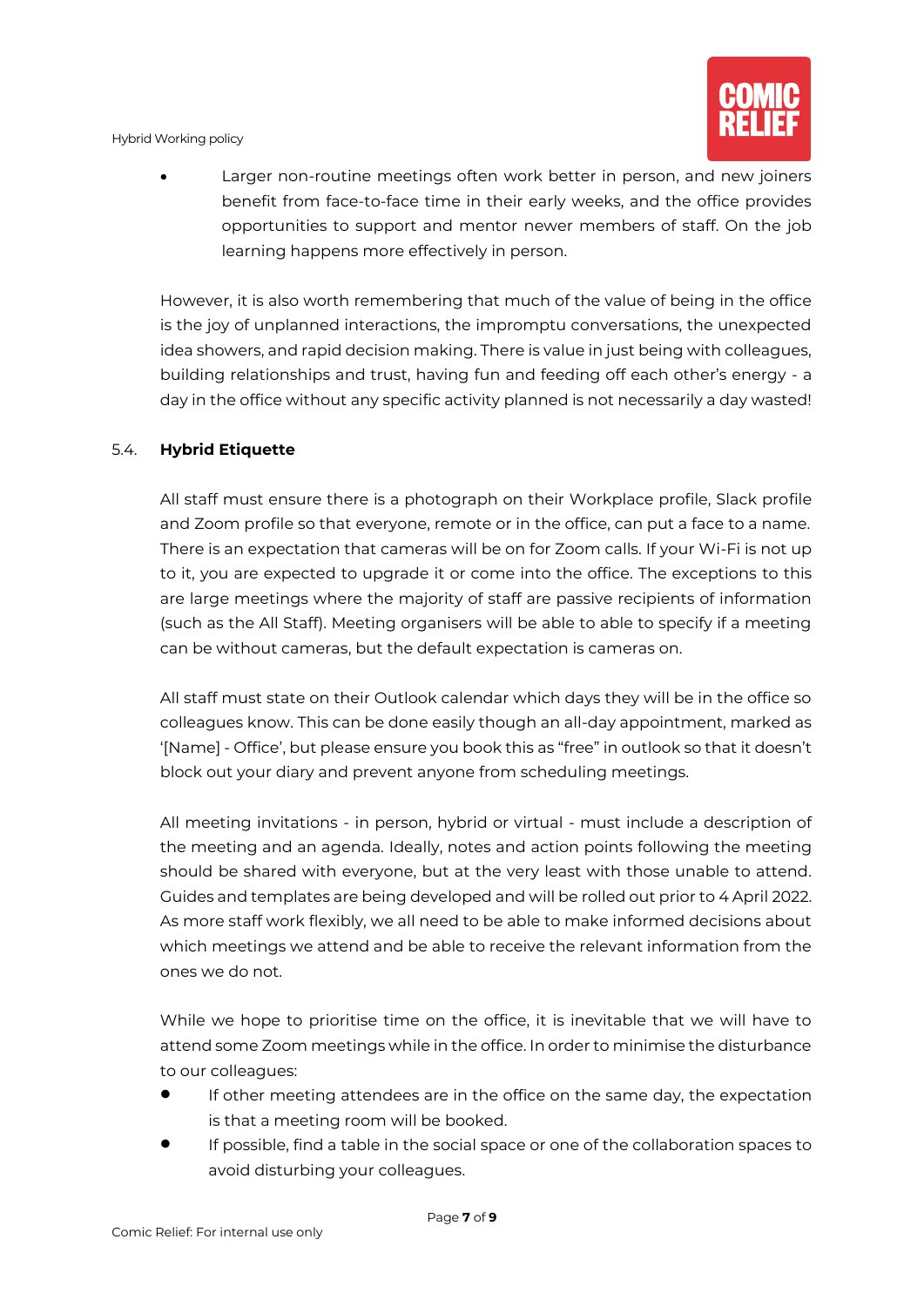

• Headphones must always be worn when on Zoom on your laptops - these are available from Facilities.

#### 5.5. **Will we still be using Robin to book desks?**

You are no longer be required to book desks through Robin. The Directorate neighbourhoods remain in place for Team Days etc. but staff are free to sit wherever they wish.

If you require special equipment or have specific requirements which make hotdesking unsuitable please contact [Facilities](mailto:FacilitiesServices@comicrelief.com) who will allocate you a fixed desk if appropriate. We may require you to attend an Occupational Health assessment to ensure we are meeting your needs in the best way.

#### 5.6. **Will any COVID restrictions remain in place?**

You are no longer be required to complete lateral flow tests in advance of coming to the office. You will also no longer be required to wear masks in communal areas, but the building still requires us to wear masks in reception, toilets and the lifts. You are expected to be sensible, respectful of different comfort levels and to accommodate your colleagues' requests where possible. Hand sanitiser and surface wipes will remain available throughout the office. We will continue to monitor and comply with Government guidance.

We recommend that you do not come into the office if unwell, with COVID related symptoms or a virus of any kind, or if you test positive for COVID but do not have any symptoms. You should notify Facilities if you test positive for COVID within 10 days of being in the office. Facilities will endeavour to notify anyone who was in the office on the same days (using the building's security data).

#### 5.7. **Will we still receive the working from home allowance?**

No, as the office is now open and staff can come in whenever they like, we will no longer be paying this allowance, which was in place to compensate staff for unexpected costs arising from enforced home working.

#### 5.8. **When will these arrangements be reviewed?**

We will continually review attendance data (at a team and individual level) and collect staff feedback through pulse surveys. We asked a number of questions in the survey at the start of this process so we have an indication of what staff and